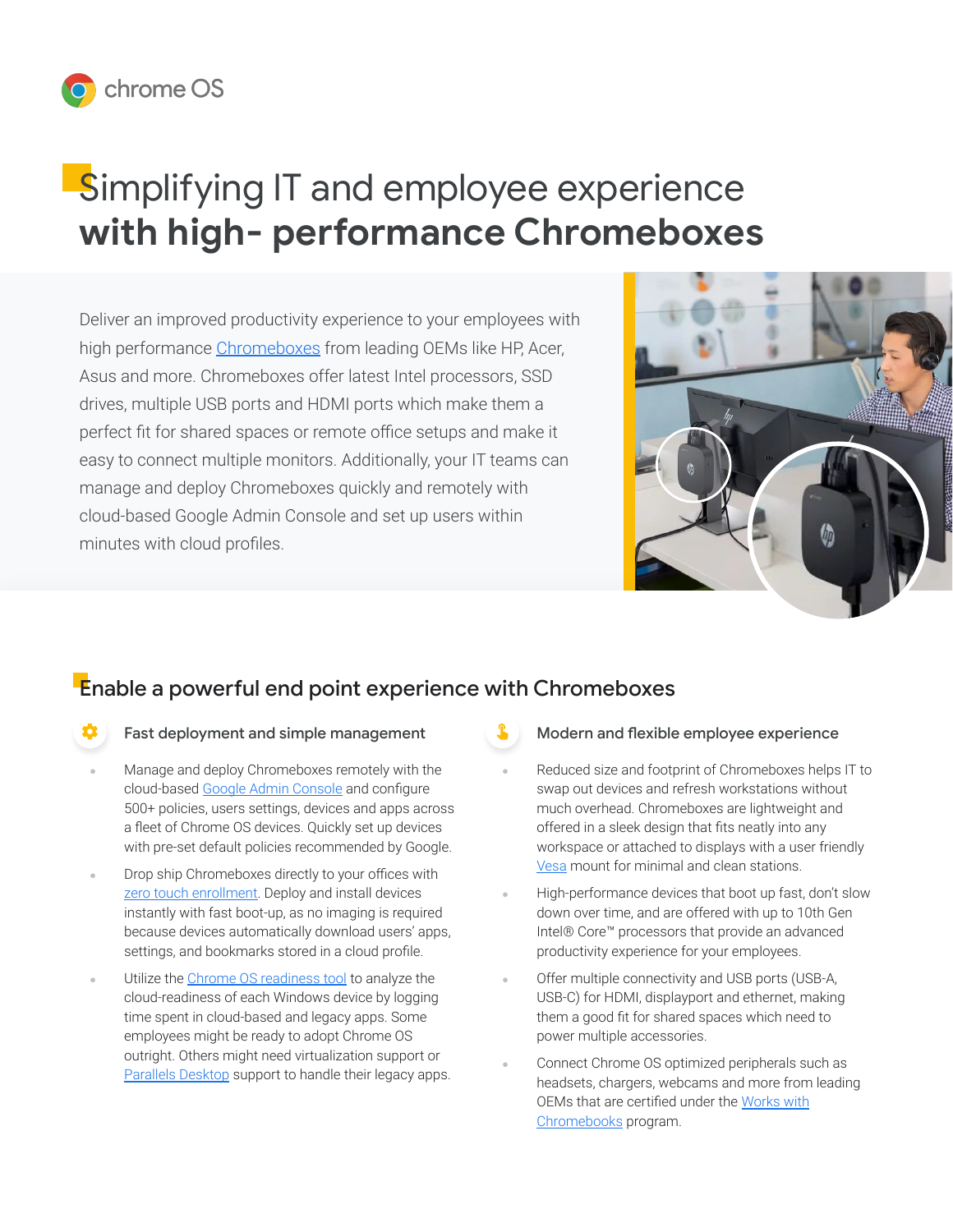

## Enable a powerful end point experience with Chromeboxes

#### Proactive and built-in security

- Equipped with security features like data encryption, automatic updates every 6 weeks, sandboxed applications, Titan C chip, verified boot, and built-in virus protection. In addition, a low on-device data footprint with most files being stored in the cloud reduces the threat of ransomware.
- Reduced possibility of physical vulnerabilities such as damage or theft/lost devices given their stationary location.
- Google Safe Browsing alerts users from navigating to malicious sites. Prevent password reuse feature stops employees from reusing business passwords to proactively reduce threats and data leaks.

#### A smart investment

- Lower total cost of ownership by powering multiple workstations or shared spaces with Chromeboxes. Save up to \$482 per device per year from reduced support costs, deployment costs, electricity costs, hardware costs, management, and training.\*
- 30 minutes per week of reduced downtime per user, leading to productivity savings; 15% improvement in help desk efficiency; \$100 per user in legacy technology savings; 20% reduction in endpoint security incidents.\*
- Free 24/7 IT admin support for troubleshooting assistance.

## **High-performance Chromeboxes for every use case**

#### 'Flex desks' for in-office employees

Set up Chromeboxes at bookable "flex -desks'' in shared workspaces for employees returning to office full time or in a hybrid model. Small office spaces for teams can enable employees to log into any Chromebox - being cloud-native they can securely log into and pick up where they left off.

#### Contact centers

Equip shared workspaces in contact centers with Chromeboxes and enable agents to provide 24/7 service to customers through email, chat or phone calls. Chrome OS supports CRM solutions such as RingCentral or VDI solutions from Citrix, VmWare and Cameyo to access legacy applications and provide best in class customer support. For agents working rotating shifts, Chrome OS can automatically download an agent's apps, settings, and bookmarks stored in a cloud profile as soon as they sign in. With multiple port options, Chromeboxes also offers flexible peripheral setups such as webcams, wired headsets and more that are offered under the Works With Chromebooks program.

## Remote work

Chromebox with attached monitors makes a secure and easy to use desktop-like setup— just add a mouse, keyboard, and webcam for a great work from home or video conferencing experience. Remote employees can stay connected and collaborative with video conferencing solutions such as Google Meet, Zoom, WebEx and more on Chrome OS.

#### Customer self-service

Simplify customer processes and reduce wait times for faster check-in, research, and check-out experiences. Power touch screens with Chromeboxes and configure kiosk mode to provide more engaging user interactions. Set up secure, purpose built kiosks or use managed guest sessions to restrict access to a single app.